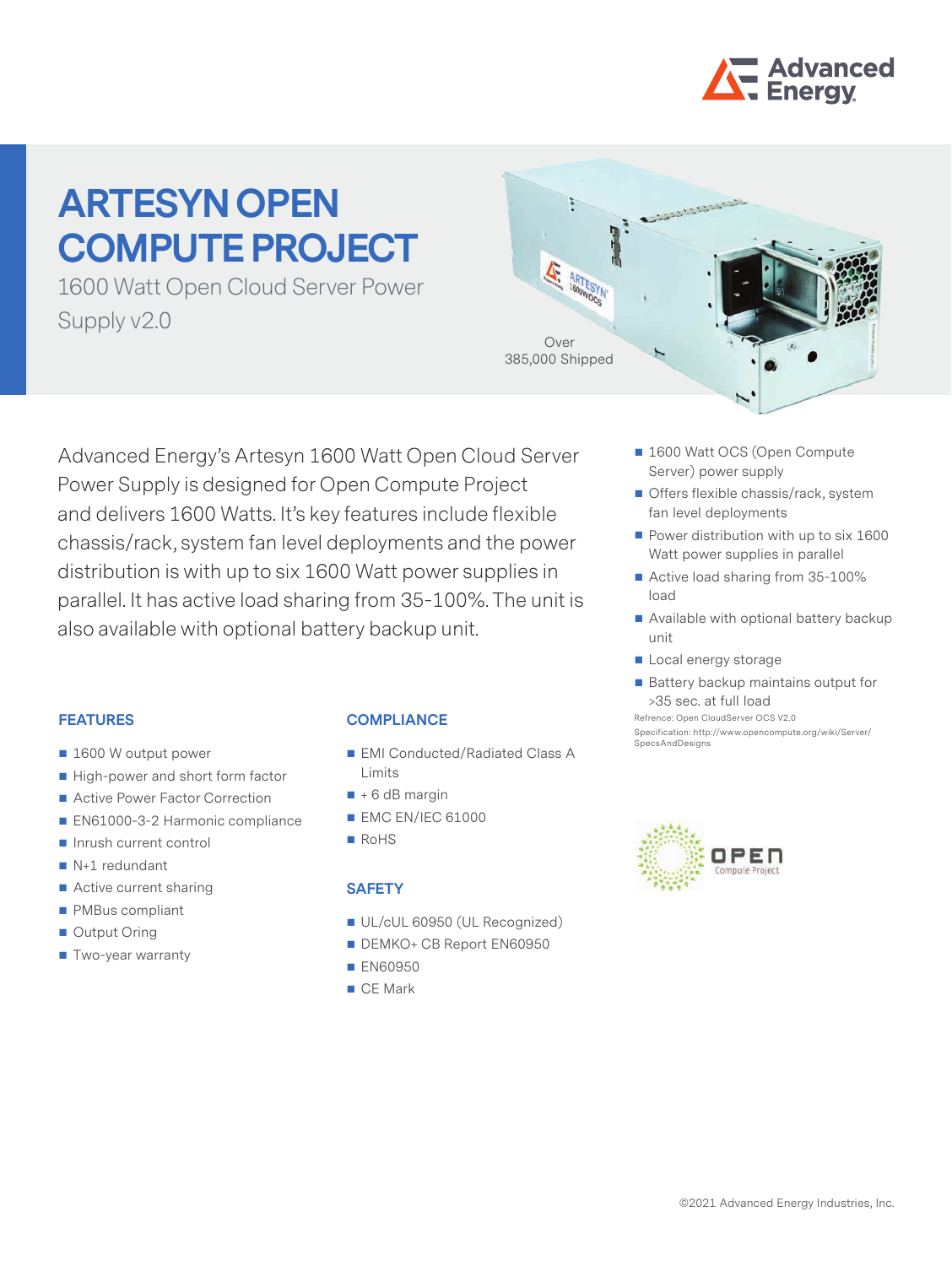# **1600W OCS**

# **ELECTRICAL SPECIFICATIONS**

| Input                                      |                                           |            |                    |
|--------------------------------------------|-------------------------------------------|------------|--------------------|
| Input range                                | AC: 180 - 264 Vac                         |            |                    |
| Frequency                                  | 47 Hz to 63 Hz                            |            |                    |
| Efficiency                                 | 94.0% peak, Platinum level                |            |                    |
| Max input current                          | 11 Arms                                   |            |                    |
| Inrush current                             | 40 Apk                                    |            |                    |
| Conducted EMI                              | Class A                                   |            |                    |
| <b>Radiated EMI</b>                        | Class A                                   |            |                    |
| Power factor                               | > 0.98                                    |            |                    |
| Leakage current                            | 2.0 mA at 60 Hz, 240 Vac                  |            |                    |
| Hold-up time                               | 20 ms at full load (Non LES), 35 Sec LES  |            |                    |
| Output                                     |                                           |            |                    |
|                                            | Main DC Output                            |            |                    |
|                                            | <b>MIN</b>                                | <b>NOM</b> | <b>MAX</b>         |
| Nominal setting                            | 12.00                                     | 12.25      | 12.50              |
| Total output regulation range              | 12.0 V                                    |            | 12.50 V            |
| Dynamic load regulation range              | 11.64 V                                   |            | 12.86 V            |
| Output ripple                              |                                           |            | 120 mVp-p          |
| Output current                             | 0.1 A <sup>1</sup>                        |            | 131 A              |
| Current sharing                            | 5% From 35-75% Load, 3% From 75-100% Load |            |                    |
| Capacitive loading                         | 200 µF                                    |            | 22,000 µF          |
| Start-up from AC to output (default input) |                                           |            | 3000 msec          |
| Output rise time                           |                                           |            | 100 <sub>sec</sub> |

**1** Minimum current transient load response testing only. Unit is designed to operate and be within output regulation range at zero load.

**2 [advancedenergy.com](http://www.advanced-energy.com)**

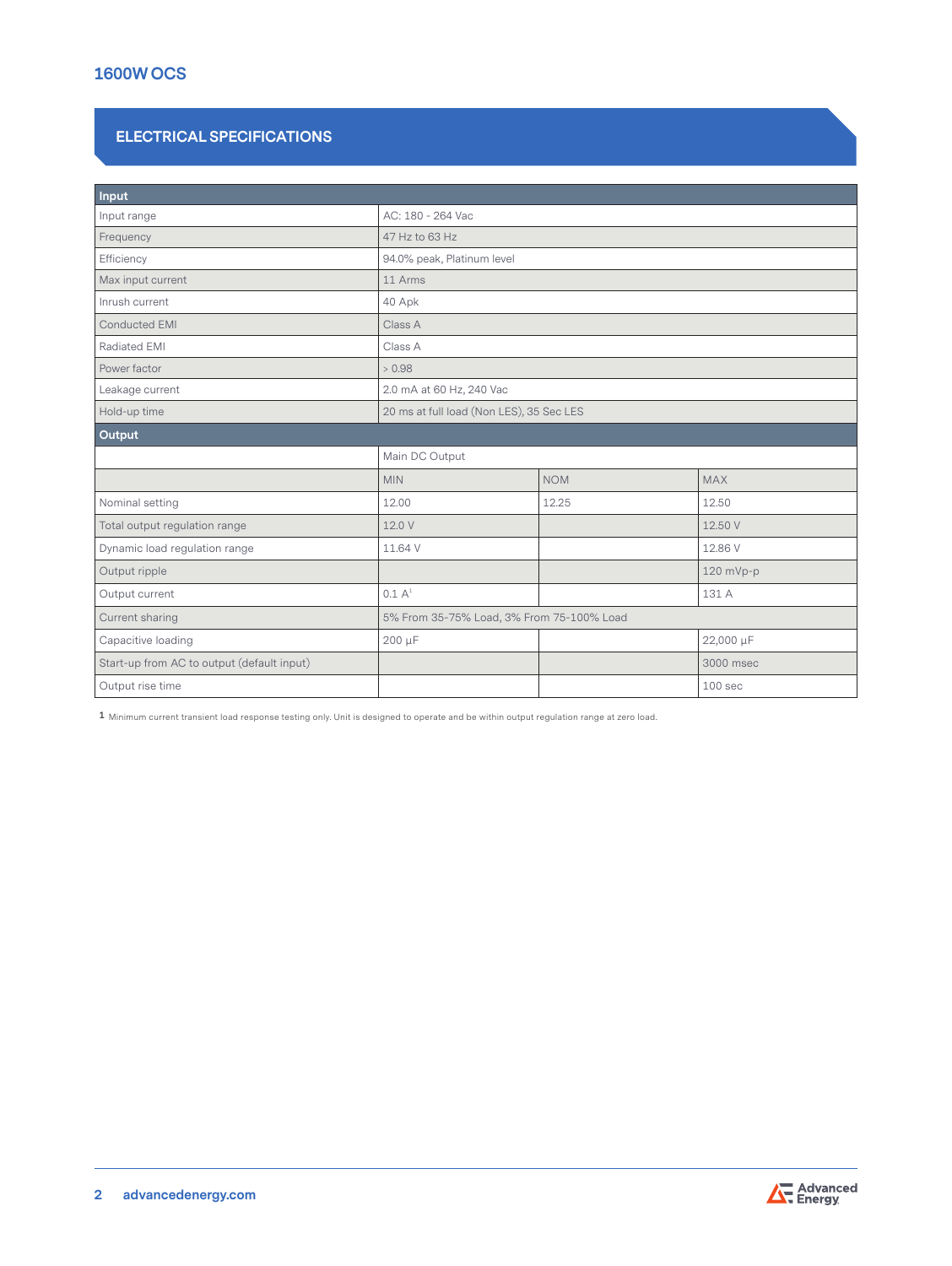## **MECHANICAL OUTLINE**

#### PSU OUTLINE DIM: L300 x W86 x H80 mm



### **OUTPUT CONNECTOR PINOUT**



#### **ORDERING INFORMATION**

| <b>Model Number</b> | <b>Nominal Main Output</b> | Local Energy Storage (LES) |
|---------------------|----------------------------|----------------------------|
| PL1600H             | 12-25 Vdc @ 131 A          | LES.                       |
| <b>PS1600H</b>      | 12-25 Vdc @ 131 A          | Non LES                    |